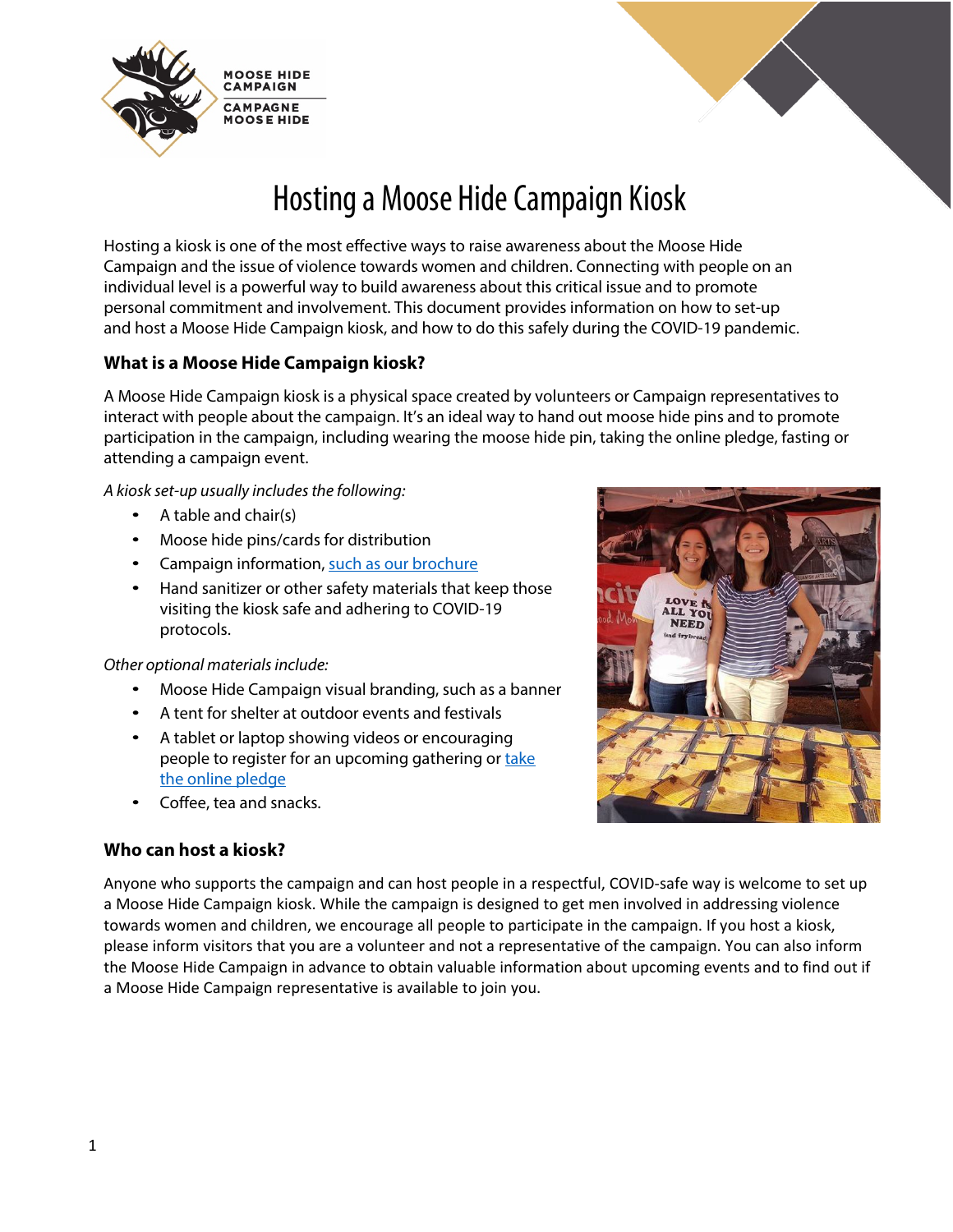### **Where can I find kiosk materials?**

Campaign materials are available free of charge. Moose hide pins, including animal-free synthetic versions, can be **ordered online** and delivered anywhere in Canada. The brochure can be downloaded on our website for easy printing and distribution (one page, double sided).

### **Preparing to host a kiosk**

- 1) Ensure you can host your kiosk in a COVID-safe way: check current rules and protocols. If it's not possible, an alternative could be hosting a kiosk online.
- 2) [Order moose hide pins online](https://www.moosehidecampaign.ca/get-involved/order-pins-and-cards)  they're free and ship anywhere in Canada.
- 3) Learn about the campaign by going to the website (view our videos, FAQs, etc.).
- 4) Gather kiosk materials (table and chairs, moose hide pins, brochure, laptop etc.)
- 5) Set up and host your kiosk!

### **Kiosk tips**

- 1) **Prepare for common questions:** These include the history of the campaign, what the moose hide patch represents, why the campaign focuses on violence towards women and children (as opposed to all forms of violence) and how people can get involved. Learn the answer to these questions by reading our FAQs. If you don't know the answer to a question, just say so – and refer them to campaign staff.
- 2) **Keep COVID-safe:** Make sure your kiosk is conducted in a COVID-safe way. Check this kind of activity is allowed under current conditions and adheres to government protocols, as well as those of your workplace, community or wherever you plan to host the kiosk. Consider setting up the kiosk outside, only touch pins and cards with sanitized hands, provide hand sanitizer, wear a mask and maintain social distancing at all times. You could host a campaign kiosk online instead, holding a drop-in Zoom call. Check out our **Zoom backgrounds**.
- 3) **Have fun with it:** Engaging with others in a friendly way can be immensely rewarding. By hosting a kiosk and handing out pins you are doing something positive to help end violence against women and children, which happens all too frequently in Canada and around the world. Remember you are not being asked to sell anything; while our non-profit society accepts donations, participation in the campaign is and always will be free.
- 4) **Sensitive information:** Given the prevalence of domestic and gender-based violence, it is possible that someone will share personal information, such as an experience of abuse. While it is important to listen and acknowledge their experience, it is also important not to press for additional information. Be mindful of confidentiality and encourage them to reach out to trained professionals and services as appropriate. You may also want to have contact information to hand for local supports and services for those affected by violence.